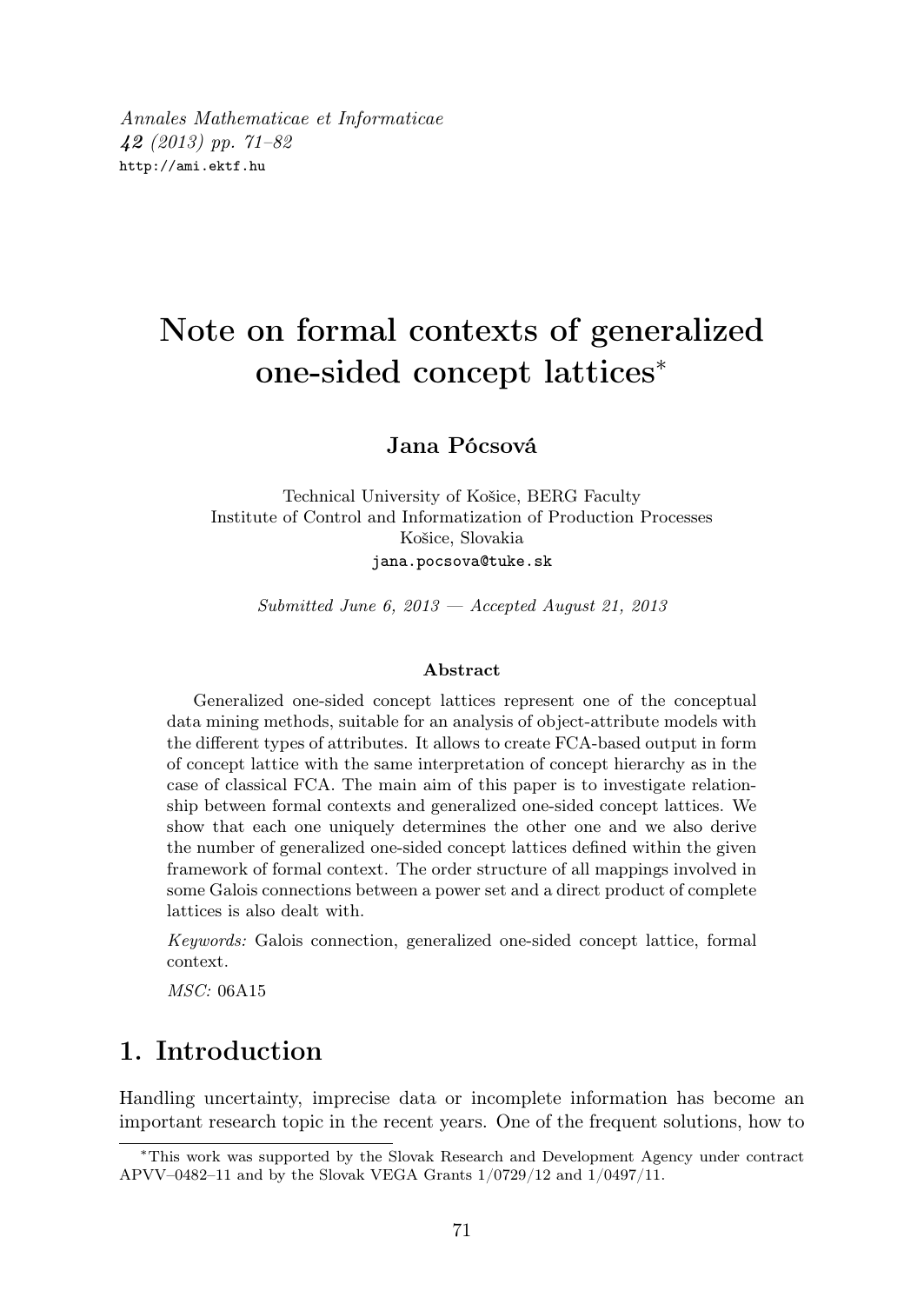deal with "imperfect" information, usually leads to the development of the fuzzified versions of several well-known standard structures or approaches. In this paper, we focus on the area of the formal concept analysis, specifically, on the approach known as generalized one-sided concept lattices.

Formal Concept Analysis (FCA [9]) represents a method of data analysis for identifying conceptual structures among data sets. As an efficient tool, Formal Concept Analysis has been successfully applied to domains such as decision systems, information retrieval, data mining and knowledge discovery. Classical FCA is suitable for crisp case, where object-attribute model is based on binary relation (object has/has-not the attribute). In practice there are natural examples of object-attribute models for which relationship between objects and attributes are represented by many-valued (fuzzy) relations. Therefore, several attempts to fuzzify FCA have been proposed. As an example we mention work of Bělohlávek [2, 3, 4] or other approaches [12, 14, 15]. One-sided concept lattices play a special role in fuzzy FCA, where usually objects are considered as crisp subsets and attributes obtain fuzzy values. In this case the interpretation of object clusters is straightforward as in classical FCA, instead of fuzzy approaches with fuzzy subsets of objects, where interpretability often becomes problematic.

Recently, there was a generalization of all known one-sided approaches [1, 10, 11], so called generalized one-sided concept lattices, cf. [7, 8]. This approach is, in contrary with the previous one-sided approaches, convenient for the analysis of object-attribute models with different truth value structures. From this point of view it is applicable to a wide spectrum of real object-attribute models where methods of classical FCA are appropriate, cf. [5, 6, 16, 17]. In this note we deal with theoretical question, whether correspondence between formal contexts, which represent object-attribute models, and concept lattices on the other side is one-toone or equivalently injective.

In order to make this paper as self-contained as possible, in the next section we give a brief overview of the notions like formal context, Galois connections, complete lattices, direct product, etc. We also describe the basic definitions and the results concerning generalized one-sided concept lattices.

Our main results are in Section 3. Firstly we prove that the correspondence between formal context and generalized one-sided concept lattices is injective, i.e., that each generalized one-sided concept lattice also uniquely determines formal context. Based on this result, we deduce the formula expressing number of generalized one-sided concept lattices defined within the fixed framework of a given formal context. Further, we are studying the order structure of mappings involved in some Galois connections between a power set and a direct product of complete lattices. In particular, we show that the lattice of all such mappings and the lattice of all incidence relations are isomorphic.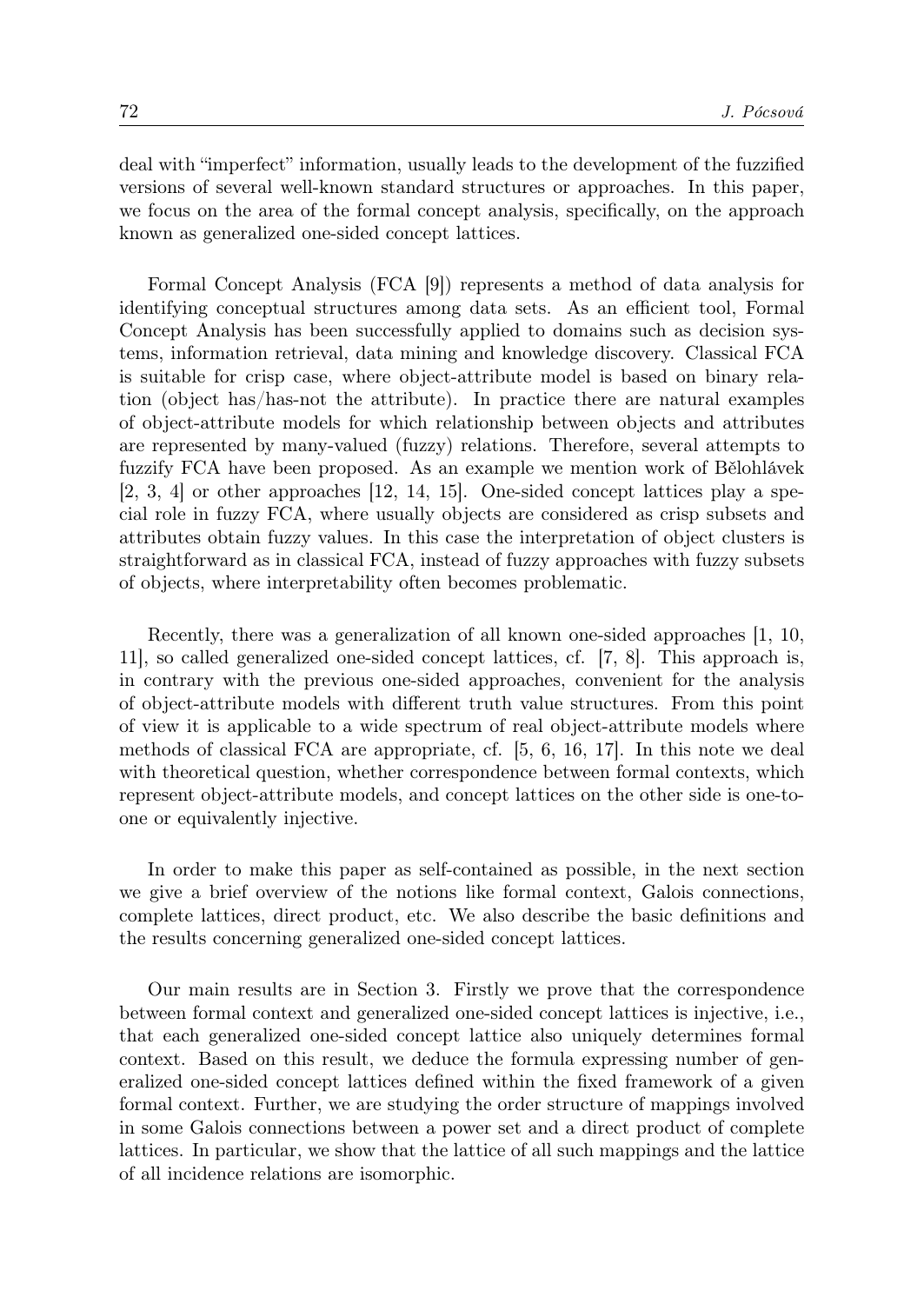# 2. Formal contexts and generalized one-sided concept lattices

In this section we examine the notion of the object-attribute model and its mathematical counterpart formal context. Further, based on the notion of formal context we define generalized one-sided concept lattices as fuzzy generalization of classical concept lattices.

Firstly, we briefly describe the object-attribute models. Generally, by object we understand any item that can be individually selected and manipulated, e.g., person, car, document, etc. In general, an attribute is a property or characteristic of given object, e.g., height of a person, colour of a car or frequency of occurrence of a given word in some document. We will consider that each particular attribute under consideration has defined its range of possible values. Hence, if we measure the height in cm, then any person has assigned the height as integer value from interval [0, 280]. Similarly, color of a car can be from some given set of prescribed colors  $\{red, blue, white, ...\}$  and frequency of occurrence of some word w can be given as the ratio  $\frac{N_w}{N_{\text{all}}}$  from the interval [0, 1] of rationals. In this case  $N_w$  denotes the number of the occurrences of the word  $w$  and  $N_{\text{all}}$  denotes the number of all words in the considered document.

In our understanding object-attribute model consists of the set of objects, set of the attributes with prescribed ranges and values which characterizes objects by the given attributes, e.g., John is tall 183 cm.

In order to apply methods of FCA, we will need one restriction on the ranges of all attributes belonging to object-attribute models. This restriction is given by the usage of fuzzy logic in the theory of fuzzy concept lattices. The main idea of fuzzifications of classical FCA is the usage of graded truth. In classical logic, each proposition is either true or false, hence classical logic is bivalent. In fuzzy logic, to each proposition there is assigned a truth degree from some scale L of truth degrees. The structure L of the truth degrees is partially ordered and contains the smallest and the greatest element. If to the propositions  $\phi$  and  $\psi$  are assigned truth degrees  $\|\phi\| = a$  and  $\|\psi\| = b$ , then  $a \leq b$  means that  $\phi$  is considered less true than  $\psi$ . In the object-attribute models typical propositions are of the form "object" has attribute in degree a".

In the theory of fuzzy concept lattices it is always assumed that the structure L of the truth degrees assigned to each attribute forms complete lattice.

Now we recall some basic facts concerning partially ordered sets and lattices. By the partially ordered set  $(P, \leq)$  we understand non-empty set  $P \neq \emptyset$  together with binary relation  $\leq$  satisfying:

- i)  $x \leq x$  for all  $x \in P$ , i.e., the relation  $\leq$  is reflexive,
- ii)  $x \leq y$  and  $y \leq x$  then  $x = y$ , i.e., antisymmetry of  $\leq$ ,
- iii)  $x \leq y$  and  $y \leq z$  then  $x \leq z$ , i.e., transitivity of the relation  $\leq$ .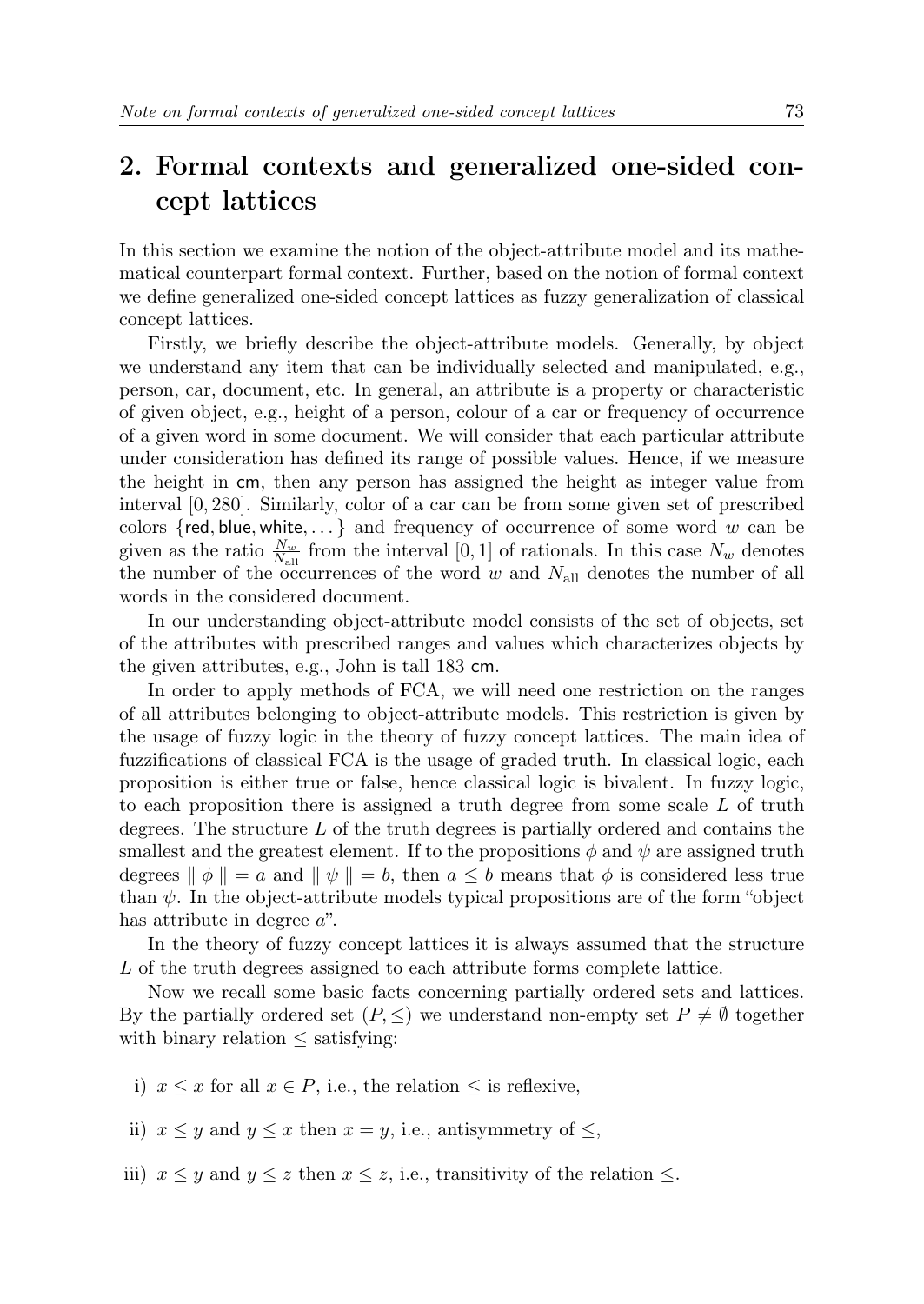Let  $(P, \leq)$  be a partially ordered set and  $H \subseteq P$  be an arbitrary subset. An element  $a \in P$  is said to be the *least upper bound* or *supremum* of H, if a is the upper bound of the subset H ( $h \le a$  for all  $h \in H$ ) and a is the least of all elements majorizing H ( $a \leq x$  for any upper bound x of H). We shall write  $a = \sup H$  or  $a = \bigvee H$ . The concepts of the *greatest lower bound* or *infimum* is similarly defined and it will be denoted by  $\inf H$  or  $\bigwedge H$ .

A partially ordered set  $(L, \leq)$  is a *lattice* if sup $\{a, b\} = a \vee b$  and  $\inf\{a, b\} = a \wedge b$ exist for all  $a, b \in L$ . A lattice L is called *complete* if  $\bigvee H$  and  $\bigwedge H$  exist for any subset  $H \subseteq L$ . Obviously, each finite lattice is complete. Note that any complete lattice contains the greatest element  $1_L = \sup L = \inf \emptyset$  and the smallest element  $0_L = \inf L = \sup \emptyset$ . In what follows we will denote the class of all complete lattices by CL.

Now we are able to define formal context which represents mathematical formalization of the notion object-attribute model.

**Definition 2.1.** A 4-tuple  $(B, A, \mathcal{L}, R)$  is said to be a generalized one-sided formal context if the following conditions are fulfilled:

- a)  $B$  is a non-empty set of objects and  $A$  is a non-empty set of attributes.
- b)  $\mathcal{L}: A \rightarrow \mathsf{CL},$
- c)  $R: B \times A \to \bigcup_{a \in A} \mathcal{L}(a)$  is a mapping satisfying  $R(b, a) \in \mathcal{L}(a)$  for all  $b \in B$  and  $a \in A$ .

Second condition says that  $\mathcal L$  is a mapping from the set of attributes to the class of all complete lattices. Hence, for any attribute a,  $\mathcal{L}(a)$  denotes the complete lattice, which represents structure of truth values for attribute a, i.e.,  $\mathcal{L}(a)$  denotes the range of attribute a. As it is explicitly given, we require that all ranges form complete lattices. The symbol  $R$  denotes so-called (generalized) incidence relation, i.e.,  $R(b, a)$  represents a degree from the structure  $\mathcal{L}(a)$  in which the element  $b \in B$ has the given attribute a.

As an example of simple formal context, consider four-element set of objects  $B = \{a, b, c, d\}$  and eight-element set of attributes  $A = \{a_1, a_2, a_3, a_4, a_5, a_6, a_7, a_8\}.$ We will assume that the attributes in our model are binary or real, i.e., ranges of these attributes are represented either two-element chain  $2 = \{0, 1\}$  with  $0 < 1$  or real unit interval [0, 1]. Particularly we have  $\mathcal{L}(a_1) = \mathcal{L}(a_3) = \mathcal{L}(a_5) = \mathcal{L}(a_6) = 2$ and  $\mathcal{L}(a_2) = \mathcal{L}(a_4) = \mathcal{L}(a_7) = \mathcal{L}(a_8) = [0, 1]$ . The generalized incidence relation R of each formal context is usually described as data table. In this case the value  $R(b, a)$  can be found on the intersection of b-th row and a-th column of the table. The incidence relation of our example is depicted in Table 1.

Further we define generalized one-sided concept lattices derived from given generalized one-sided formal context. Since the theory of concept lattices is based on the notion of Galois connections, we recall this notion at first, cf. [13] or [9].

**Definition 2.2.** Let  $(P, \leq)$  and  $(Q, \leq)$  be partially ordered sets and let

 $\varphi \colon P \to Q$  and  $\psi \colon Q \to P$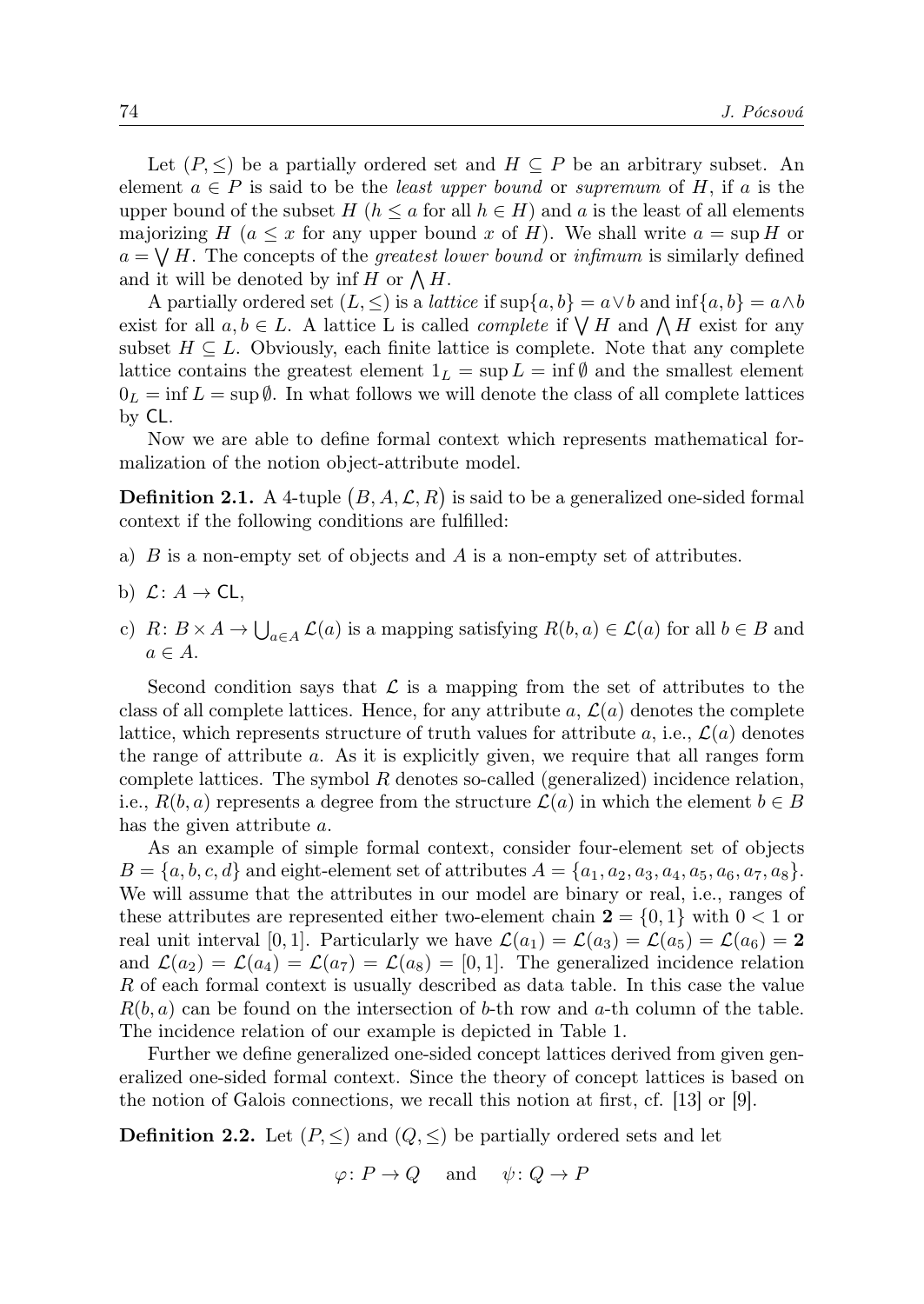|         | $a_1$ | $a_2$   | $a_3$ | $a_4$ | $a_5$            | $a_6$ | a <sub>7</sub> | $a_8$ |
|---------|-------|---------|-------|-------|------------------|-------|----------------|-------|
| $\it a$ |       | 0.2     |       | 0.3   |                  |       |                | 0.5   |
|         |       | 0.6     |       | 0.6   | $\boldsymbol{0}$ |       | 0.5            | 0.3   |
| с       |       | $1.0\,$ |       | 0.7   | $\overline{0}$   |       | 0.5            | 0.0   |
|         |       | $0.2\,$ |       | 0.3   |                  |       |                | 0.5   |

Table 1: Data table of object-attribute model

be maps between these ordered sets. Such a pair  $(\varphi, \psi)$  of mappings is called a Galois connection between the ordered sets if:

- (a)  $p_1 < p_2$  implies  $\varphi(p_1) > \varphi(p_2)$ ,
- (b)  $q_1 \leq q_2$  implies  $\psi(q_1) > \psi(q_2)$ ,
- (c)  $p \leq \psi(\varphi(p))$  and  $q \leq \varphi(\psi(q)).$

Let us remark that the conditions  $(a)$ ,  $(b)$  and  $(c)$  are equivalent to the following one:

$$
p \le \psi(q) \quad \text{iff} \quad \varphi(p) \ge q. \tag{2.1}
$$

These two maps are also called dually adjoint to each other. An important property of Galois connections is captured in the following expressions (see [9] for the proof).

$$
\varphi = \varphi \circ \psi \circ \varphi \quad \text{and} \quad \psi = \psi \circ \varphi \circ \psi \tag{2.2}
$$

Moreover the dual adjoint is determined uniquely, i.e., if  $(\varphi_1, \psi)$  forms Galois connection as well as  $(\varphi_2, \psi)$  then  $\varphi_1 = \varphi_2$ . The same is true if  $(\varphi, \psi_1)$  and  $(\varphi, \psi_2)$ form Galois connections, then  $\psi_1 = \psi_2$ .

Now we describe the partially ordered sets, where we define appropriate Galois connection. On the side of objects, we will consider the set  $P(B)$  as a domain of one part of Galois connection. Let us note that  $P(B)$  denotes the power set of all subsets of the set  $B$  partially ordered by the set theoretical inclusion. It is well known fact that  $P(B)$  forms complete lattice. In this case, clusters of objects are represented by classical subsets, hence this is the reason for the name "one-sided concept lattices".

If  $L_i$  for  $i \in I$  is a family of lattices the *direct product*  $\prod_{i \in I} L_i$  is defined as the set of all functions

$$
f: I \to \bigcup_{i \in I} L_i \tag{2.3}
$$

such that  $f(i) \in L_i$  for all  $i \in I$  with the "componentwise" order, i.e,  $f \leq g$  if  $f(i) \leq g(i)$  for all  $i \in I$ . If  $L_i = L$  for all  $i \in I$  we get a direct power  $L^I$ . In this case the direct power  $L^I$  represents the structure of L-fuzzy sets, hence direct product of lattices can be seen as a generalization of the notion of L-fuzzy sets. The direct product of lattices forms complete lattice if and only if all members of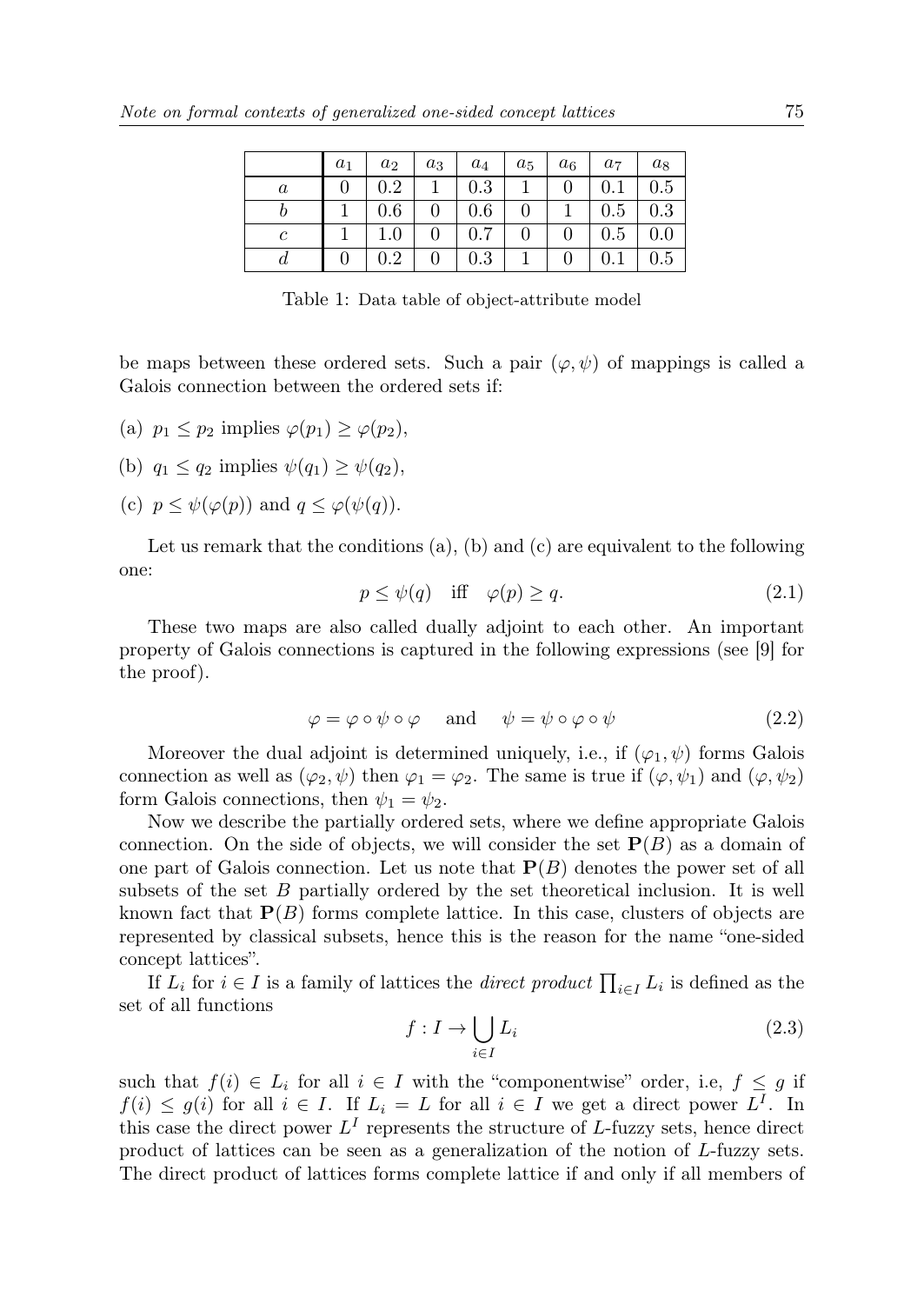the family are complete lattices. The straightforward computations show that the lattice operations in the direct product  $\prod_{i\in I} L_i$  of complete lattices are calculated componentwise, i.e., for any subset  $\{f_j : j \in J\} \subseteq \prod_{i \in I} L_i$  we obtain

$$
\left(\bigvee_{j\in J} f_j\right)(i) = \bigvee_{j\in J} f_j(i) \quad \text{and} \quad \left(\bigwedge_{j\in J} f_j\right)(i) = \bigwedge_{j\in J} f_j(i),\tag{2.4}
$$

where these equalities hold for each index  $i \in I$ .

Generalized one-sided concept lattices were designed to handle with different types of attributes, hence the appropriate domain for second part of Galois connection consists of direct product of attribute lattices  $\prod_{a \in A} \mathcal{L}(a)$ .

**Definition 2.3.** Let  $(B, A, \mathcal{L}, R)$  be a generalized one-sided formal context. We define a pair of mappings  $\uparrow : \mathbf{P}(B) \to \prod_{a \in A} \mathcal{L}(a)$  and  $\downarrow : \prod_{a \in A} \mathcal{L}(a) \to \mathbf{P}(B)$  as follows:

$$
\uparrow (X)(a) = \bigwedge_{b \in X} R(b, a), \text{ for all } X \subseteq B,
$$
\n(2.5)

$$
\downarrow(g) = \{b \in B : \forall a \in A, \ g(a) \le R(b, a)\}, \text{ for all } g \in \prod_{a \in A} \mathcal{L}(a). \tag{2.6}
$$

The main result concerning such defined pair of mappings is stated in the following proposition.

**Proposition 2.4.** The pair  $(\uparrow, \downarrow)$  forms a Galois connection between  $\mathbf{P}(B)$  and  $\prod_{a\in A} \mathcal{L}(a).$ 

*Proof.* We prove that  $\uparrow(X) \geq g$  if and only if  $X \subseteq \downarrow(g)$  for all  $X \subseteq B$  and all  $g \in \prod_{a \in A} \mathcal{L}(a).$ 

Since  $\uparrow (X) \ge g$  if and only if  $\uparrow (X)(a) \ge g(a)$  for all  $a \in A$ , according to the Definition (2.5) of the map  $\uparrow$  and expression (2.4) we obtain

$$
\forall a \in A, \uparrow (X)(a) = \bigwedge_{b \in X} R(b, a) \ge g(a) \quad \text{iff} \quad \forall a \in A, \forall b \in X, \ R(b, a) \ge g(a).
$$

Due to the definition (2.6) of the map  $\downarrow$ , this is equivalent to

$$
X \subseteq \{b \in B : \forall a \in A, g(a) \le R(b, a)\} = \downarrow(g).
$$

The result of this proposition allows to define generalized one-sided concept lattices. Let  $(B, A, \mathcal{L}, R)$  be a generalized one-sided formal context. Denote by  $\mathcal{C}(B, A, \mathcal{L}, R)$  the set of all pairs  $(X, g), X \subseteq B, g \in \prod_{a \in A} \mathcal{L}(a)$  which form fixed points of the Galois connection  $(†, \downarrow)$ , i.e., satisfying

$$
\uparrow
$$
(X) = g and  $\downarrow$ (g) = X.

In this case the ordered pair  $(X, g)$  is said to be a concept, the set X is usually referred as extent and g as intent of the concept  $(X, g)$ .

Further we define partial order on the set  $\mathcal{C}(B, A, \mathcal{L}, R)$  as follows:

$$
(X_1, g_1) \le (X_2, g_2) \quad \text{iff} \quad X_1 \subseteq X_2 \quad \text{iff} \quad g_1 \ge g_2. \tag{2.7}
$$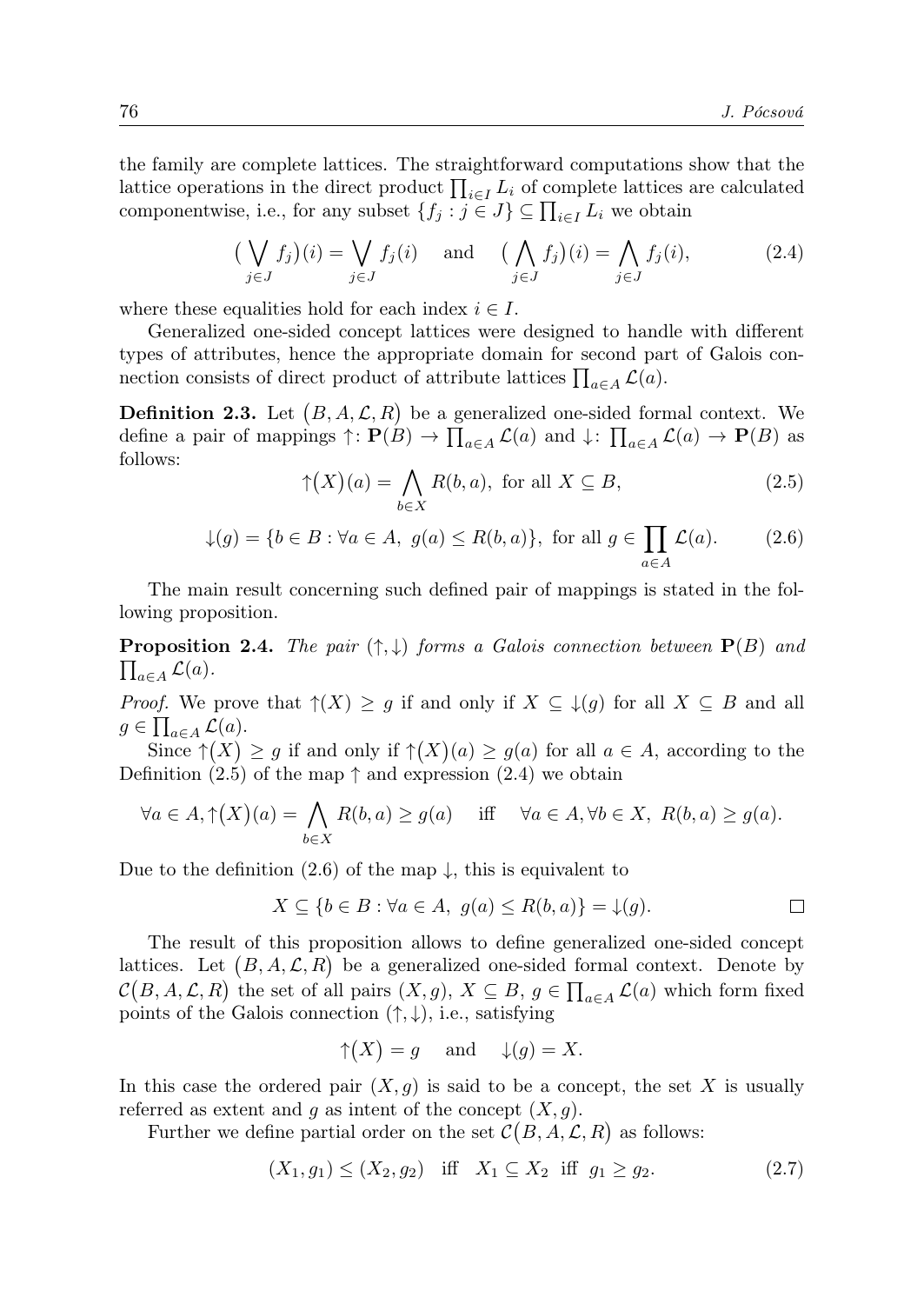

Figure 1: Generalized one-sided concept lattice

**Proposition 2.5.** The set  $C(B, A, \mathcal{L}, R)$  with the partial order defined by (2.7) forms a complete lattice, where

$$
\bigwedge_{i \in I} (X_i, g_i) = \Big( \bigcap_{i \in I} X_i, \uparrow \downarrow \Big( \bigvee_{i \in I} g_i \Big) \Big) \quad \text{and} \quad \bigvee_{i \in I} (X_i, g_i) = \Big( \downarrow \uparrow \Big( \bigcup_{i \in I} X_i \Big), \bigwedge_{i \in I} g_i \Big)
$$

for each family  $(X_i, g_i)_{i \in I}$  of elements from  $\mathcal{C}(B, A, \mathcal{L}, R)$ .

Proof of this proposition is based on the fact that any Galois connection between complete lattices induces dually isomorphic closure systems (see [13]). Consequently, this dual isomorphism maps infima on the one side onto suprema in a closure system on the other side and vice versa.

Remark that the algorithm for generation of generalized one-sided concept lattices can be found in [7] or [8].

The Hasse diagram of the generalized one-sided concept lattice determined by Table 1 is shown on Figure 1. Let us remark that we denote the elements of direct product as ordered tuples, as it is common in lattice theory.

# 3. On relationship between incidence relations and generalized one-sided concept lattices

In this section we present our results concerning incidence relations and corresponding one-sided concept lattices. We also describe the order structure of the set of all mappings involving in some Galois connection between power set and the direct product of complete lattices. Firstly, we show that the correspondence

generalized one-sided context  $\mapsto$  generalized one-sided concept lattice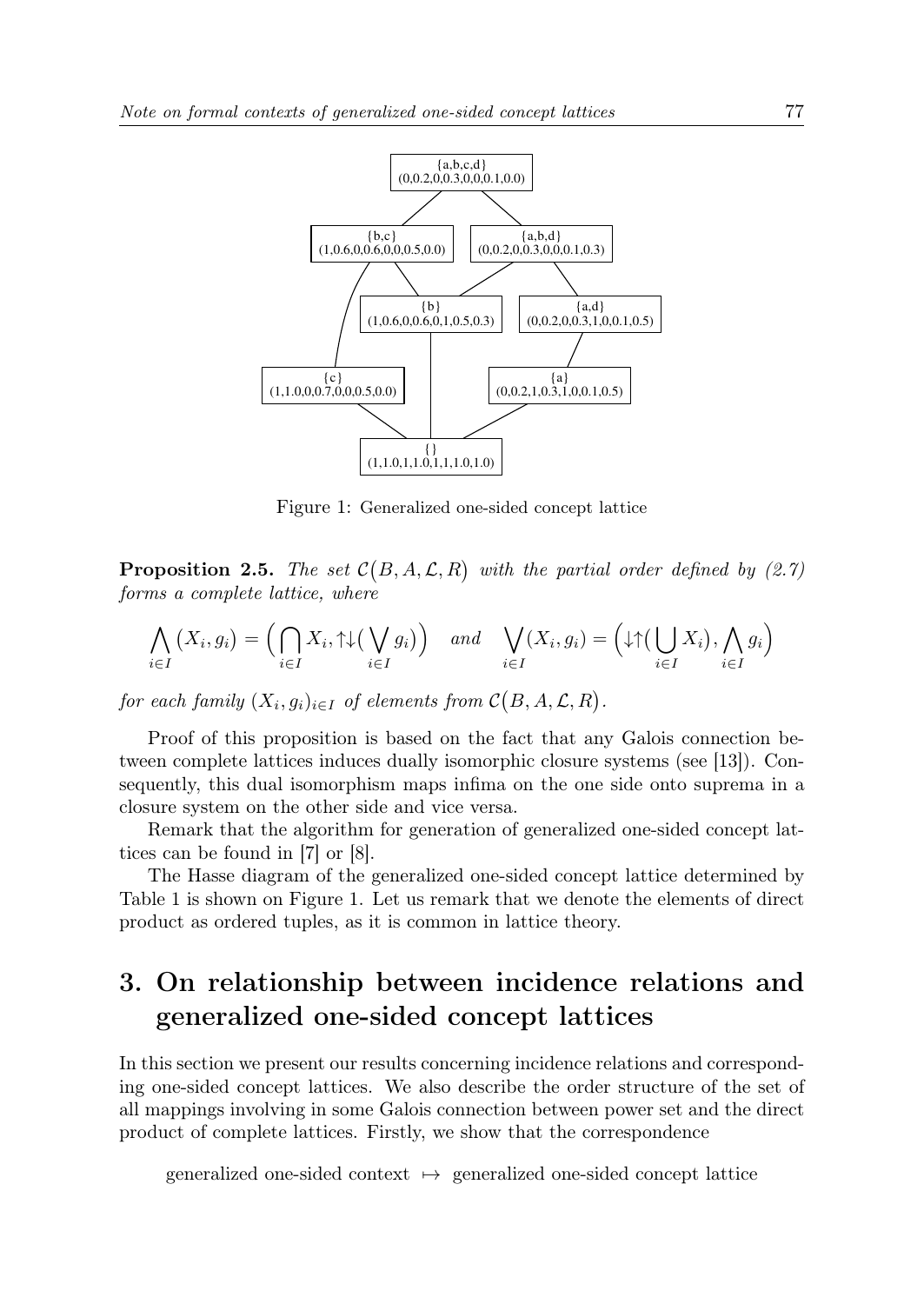is injective or equivalently one-to-one. We already know how to define generalized one-sided lattice from given formal context. However, there is an interesting theoretical question, whether different formal contexts yield different one-sided concept lattices. The positive answer means that not only formal context fully characterizes generalized one-sided context, but the converse is also true, i.e., given generalized one-sided concept lattice fully determines formal context. Hence, generalized onesided concept lattice contains all information about object-attribute model.

We recall the definition of injective mapping. A mapping  $f : A \rightarrow B$  is said to be injective (one-to-one) if

$$
x \neq y \text{ implies } f(x) \neq f(y)
$$

Evidently, this condition is equivalent to the condition  $f(x) = f(y)$  implies  $x = y$ .

In what follows, we will consider that the set of objects B is fixed, as well as the set of all attributes A (together with truth value structures  $\mathcal{L}(a)$ ). Consider that we have two generalized one-sided formal contexts  $(B, A, \mathcal{L}, R_1)$  and  $(B, A, \mathcal{L}, R_2)$ . The corresponding concept lattices are denoted by  $C_1 = \mathcal{C}(B, A, \mathcal{L}, R_1)$  and  $C_2 =$  $\mathcal{C}\big(B,A,\mathcal{L},R_2\big).$ 

**Theorem 3.1.** The correspondence  $(B, A, \mathcal{L}, R) \mapsto \mathcal{C}(B, A, \mathcal{L}, R)$ , which assign to each generalized one-sided formal context the corresponding generalized one-sided concept lattice is injective.

*Proof.* We prove this theorem in two steps. Firstly we show that the correspondence  $(B, A, \mathcal{L}, R) \mapsto (\uparrow, \downarrow)$ , which maps formal context onto the Galois connection given by (2.5) and (2.6) respectively, is injective. Next we show that the correspondence  $(†, \downarrow) \mapsto \mathcal{C}(B, A, \mathcal{L}, R)$ , which maps Galois connection to the concept lattice is injective too. Since the composition of two injective mappings is injective, this will satisfy to prove our result.

Suppose that incidence  $R_1$  and  $R_2$  differ, i.e., there exist  $b \in B$ ,  $a \in A$  such that  $R_1(b, a) \neq R_2(b, a)$ . Note, that we will recognize the corresponding Galois connection by subscript. According to the definition  $(2.5)$  of mapping  $\uparrow$  we obtain:

$$
\uparrow_1(\{b\}) = \bigwedge_{b' \in \{b\}} R_1(b', a) = R_1(b, a) \neq R_2(b, a) = \bigwedge_{b' \in \{b\}} R_2(b', a) = \uparrow_2(\{b\}).
$$

This equation shows that we have found one-element subset  $\{b\}$  with  $\uparrow_1(\{b\}) \neq$  $\uparrow_2(\{b\})$  and consequently  $(\uparrow_1, \downarrow_1) \neq (\uparrow_2, \downarrow_2)$ . Hence, the first correspondence between formal contexts and Galois connections is injective.

Further, assume that  $C_1 = C_2$ , i.e., that the generalized one-sided concept lattices equal. This means that the sets of fixed points coincide, i.e., for all  $X \subseteq B$ and  $g \in \prod_{a \in A} \mathcal{L}(a)$  it holds

$$
\uparrow_1(X) = g \text{ and } \downarrow_1(g) = X \quad \text{iff} \quad \uparrow_2(X) = g \text{ and } \downarrow_2(g) = X. \tag{3.1}
$$

Let  $X \subseteq B$  be an arbitrary subset. From the property (2.2) of Galois connections we have  $\uparrow_1(X) = \uparrow_1(\downarrow_1(\uparrow_1(X)))$ , thus ordered pair  $(\downarrow_1(\uparrow_1(X)), \uparrow_1(X))$  forms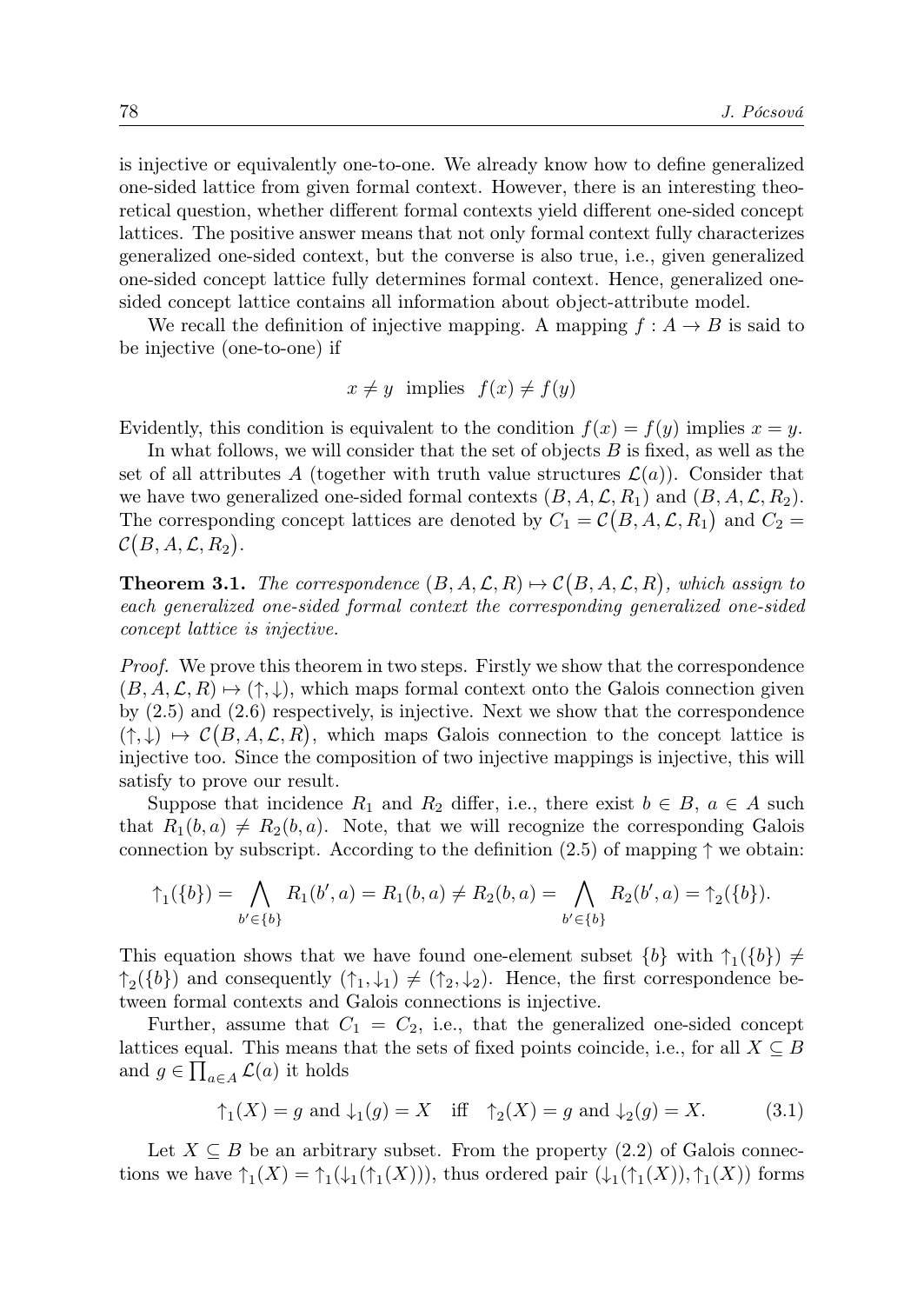a fixed point of Galois connection  $(\uparrow_1, \downarrow_1)$ . Then, due to condition (3.1) we obtain that  $\downarrow_2(\uparrow_1(X)) = \downarrow_1(\uparrow_1(X))$ . Consequently, we have  $X \subseteq \downarrow_1(\uparrow_1(X)) = \downarrow_2(\uparrow_1(X))$ which yields the first half of the condition (c) of the Definition 2.2.

Similarly, using (2.2) we obtain for each element  $g \in \prod_{a \in A} \mathcal{L}(A)$  the pair  $(\downarrow_2(g), \uparrow_2(\downarrow_2(g))$  forms fixed point of  $(\uparrow_2, \downarrow_2)$ . Again, due to condition (3.1) we obtain  $\uparrow_2(\downarrow_2(g)) = \uparrow_1(\downarrow_2(g))$ , which yields  $g \leq \uparrow_2(\downarrow_2(g)) = \uparrow_1(\downarrow_2(g))$ . Since the mappings  $\uparrow_1$  and  $\downarrow_2$  are order reversing, we have proved that the pair  $(\uparrow_1, \downarrow_2)$ forms Galois connection. Now using the fact that dual adjoint is unique, we obtain  $\uparrow_1 = \uparrow_2$  and  $\downarrow_1 = \downarrow_2$ , which completes the proof.  $\Box$ 

 $\prod_{a\in A} \mathcal{L}(a)$  there exists a generalized formal context  $(B, A, \mathcal{L}, R)$  that  $\uparrow = \Phi$  and It was proved in [7] that for any Galois connection  $(\Phi, \Psi)$  between  $P(B)$  and  $\downarrow = \Psi$ . Hence the correspondence between formal contexts and generalized onesided concept lattices is surjective, too. Since we have shown that it is injective, in fact this correspondence is bijective. Using this fact we can prove the following theorem about number of all concept lattices.

**Theorem 3.2.** Let  $B \neq \emptyset$  be set of objects,  $A = \{a_1, a_2, \ldots, a_m\}$  be set of attributes. Denote by  $n = |B|$  number of objects and for all  $i = 1, \ldots, m$  denote by  $n_i = |\mathcal{L}(a_i)|$  the cardinality of the complete lattice  $\mathcal{L}(a_i)$ . Then there is  $(\prod_{i=1}^m n_i)^n$ generalized one-sided concept lattices.

Proof. There is a bijection between set of all generalized incidence relations and one-sided concept lattices, thus it is sufficient to count all generalized incidence relations. For each object b and each attribute a the value  $R(b, a)$  can obtain  $n_i = |\mathcal{L}(a_i)|$  values. Since we have *n* objects, there is  $n_i$ <sup>n</sup> possibilities for columns in data table (which represents incidence relation). Together we have

$$
n_1{}^n \cdot n_2{}^n \cdot \ldots \cdot n_m{}^n \cdot \ldots = (\prod_{i=1}^m n_i)^n
$$

possibilities to define incidence relation.

This result generalizes the similar assertion for classical concept lattices. Suppose there is given a formal context  $(B, A, I)$ . If we have n objects and m attributes, then there is  $2^{n-m}$  concept lattices. Any classical concept lattice can be characterized as generalized one-sided concept lattice by setting  $\mathcal{L}(a) = 2$  (2 = {0, 1} denotes two-element chain) and  $R(b, a) = 1$  if and only if  $(b, a) \in I$  (see [14] for details). Hence applying the result of Theorem 3.2 we obtain  $\prod_{i=1}^{m} 2^n = (2^n)^m = 2^{m \cdot n}$ .

Similarly, if one will consider  $\mathcal{L}(a_i) = L$  for all  $i = 1, \ldots, m$ , than generalized one-sided concept lattices, represent one-sided concept lattices. Hence, applying Theorem 3.2 we obtain that there is  $\prod_{i=1}^m |L|^n = |L|^{m \cdot n}$  different one-sided concept lattices.

Next we show that formal contexts also characterize order properties of the Galois connections between power sets and complete lattices. Firstly we prove the following lemma, concerning the closure property of Galois connections. Let L and

 $\Box$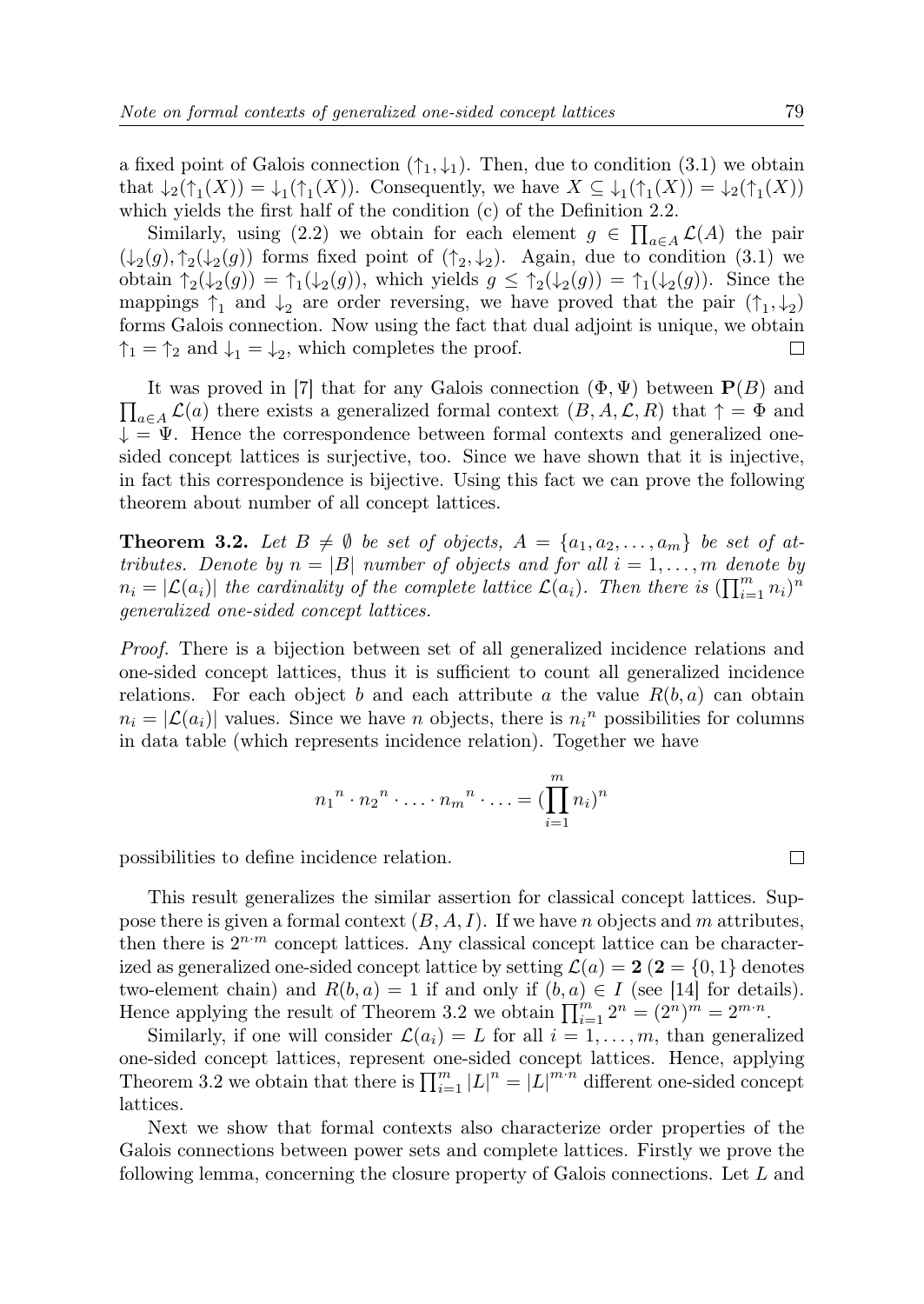M be complete lattices. Denote by  $Gal(L, M)$  the set of all  $\varphi: L \to M$  such that there exists  $\psi \colon M \to L$  dually adjoint to  $\varphi$ .

**Lemma 3.3.** Let L, M be complete lattices. The set  $Gal(L, M)$  forms a closure system in complete lattice  $M^L$ .

*Proof.* We show that the set  $Gal(L, M)$  is closed under arbitrary infima. Let  $\{\varphi_i :$  $i \in I$   $\subseteq$  Gal $(L, M)$  be an arbitrary system. Denote by  $\varphi = \bigwedge_{i \in I} \varphi_i$ . In this case  $\varphi(x) = \bigwedge_{i \in I} \varphi(x)$  for all  $x \in L$ . In order to prove that  $\varphi \in \text{Gal}(L, M)$  we show that there is a dual adjoint  $\psi \colon M \to L$ . Define  $\psi = \bigwedge_{i \in I} \psi_i$  where  $\psi_i$  is dually adjoint to  $\varphi_i$  for all  $i \in I$ .

Let  $x_1, x_2 \in L$  be elements such that  $x_1 \leq x_2$ . Since  $\varphi_i(x_1) \geq \varphi_i(x_2)$  for all  $i \in I$ , we obtain

$$
\varphi(x_1) = \bigwedge_{i \in I} \varphi_i(x_1) \ge \bigwedge_{i \in I} \varphi_i(x_2) = \varphi(x_2).
$$

Similarly, for all  $y_1, y_2 \in M$  condition  $y_1 \leq y_2$  implies  $\psi(y_2) \geq \psi(y_1)$ .

Finally, we show that  $x \leq \psi(\varphi(x))$  for all  $x \in L$ . Let  $j \in I$  be an arbitrary index. Then for all  $x \in L$  we have

$$
x \leq \psi_j(\varphi_j(x)) \leq \psi_j\big(\bigwedge_{i \in I} \varphi(x)\big),
$$

since  $\psi_j$  is order reversing and  $\varphi_j(x) \geq \bigwedge_{i \in I} \varphi_i(x)$ . This yields

$$
x \leq \bigwedge_{j \in I} \psi_j \big( \bigwedge_{i \in I} \varphi_i(x) \big) = \bigwedge_{j \in I} \psi_j \big( \varphi(x) \big) = \psi \big( \varphi(x) \big).
$$

In similar way, one can prove  $y \leq \varphi(\psi(y))$  for all  $y \in M$ .

Since  $Gal(L, M)$  forms a closure system in complete lattice  $M<sup>L</sup>$ , it forms complete lattice too. In this case meets in  $Gal(L, M)$  coincide with the meets in  $M<sup>L</sup>$ , but this is not valid for joins in general. In particular, if  $(\varphi_i : i \in I) \subseteq \text{Gal}(L, M)$ then

$$
\sup\{\varphi_i : i \in I\} = \bigwedge\{\varphi \in \mathsf{Gal}(L,M) : \varphi \ge \bigvee_{i \in I} \varphi_i\}
$$

where the symbols  $\bigwedge$  and  $\bigvee$  denote operations of meet and join in  $M^L$ .

Let us note that  $\textsf{Gal}(L,M)$  and  $\textsf{Gal}(M,L)$  forms isomorphic posets. This follows from the fact that the correspondence  $\varphi \mapsto \psi$  where  $\psi$  denotes the dual adjoint of  $\varphi$  is bijective. Moreover it is order preserving in both directions. Suppose  $\varphi_1(x) \leq \varphi_2(x)$  for all  $x \in L$ . Let  $y \in M$  be an arbitrary element. Then  $y \leq$  $\varphi_1(\psi_1(y)) \leq \varphi_2(\psi_1(y))$  and according to the condition (2.1) it follows  $\psi_1(y) \leq$  $\psi_2(y)$ . The opposite implication can be proved analogously, hence  $\varphi_1 \leq \varphi_2$  if and only if  $\psi_1 \leq \psi_2$ .

Further assume that  $B, A \neq \emptyset$  and  $\mathcal{L}: A \to \mathsf{CL}$  are fixed. In order to describe the structure of the lattice  $Gal(\mathbf{P}(B), \prod_{a \in A} \mathcal{L}(a))$  we denote by  $R(B, A, \mathcal{L})$  the set of all relations R such that  $(B, A, \mathcal{L}, R)$  forms generalized one-sided formal

 $\Box$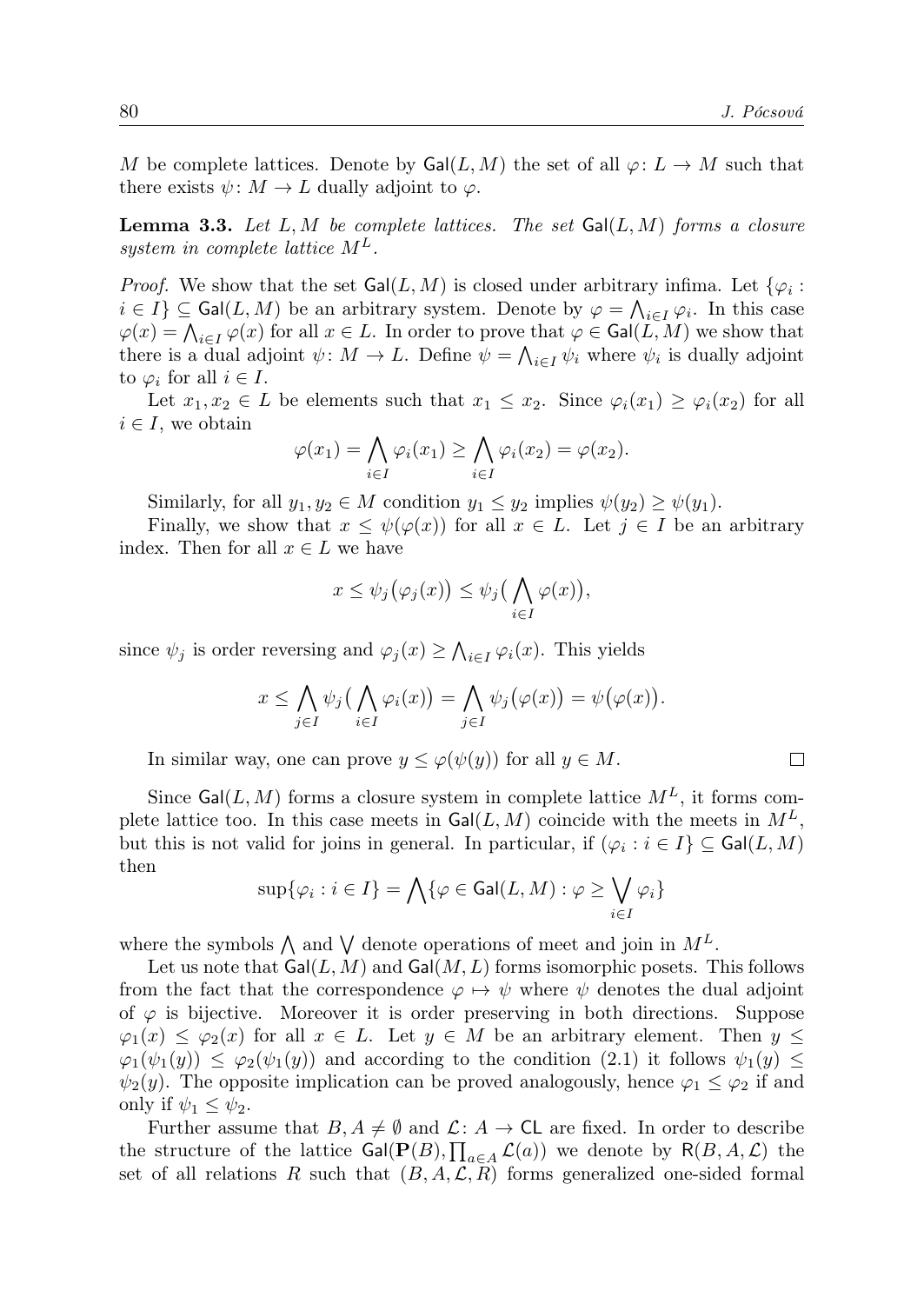context. Obviously the set  $R(B, A, \mathcal{L})$  forms complete lattice. In this case, if  ${R_i : i \in I}$  is a system of relations, then relation R where  $R(b, a) = \bigwedge_{i \in I} R_i(b, a)$  $(R(b, a) = \bigvee_{i \in I} R_i(b, a)$  ) corresponds to the infimum (supremum).

**Theorem 3.4.** The lattice  $Gal(\mathbf{P}(B), \prod_{a \in A} \mathcal{L}(a))$  is isomorphic to the lattice of all incidence relations  $R(B, A, \mathcal{L})$ .

*Proof.* Define  $F: \mathsf{R}(B, A, \mathcal{L}) \to \mathsf{Gal}(\mathbf{P}(B), \prod_{a \in A} \mathcal{L}(a))$  for all  $R \in \mathsf{R}(B, A, \mathcal{L})$  by  $F(R) = \uparrow_R$ , where  $\uparrow_R$  is defined by (2.5). As we already know, the mapping F is bijective. We show, that it also preserves the lattice operations, i.e.,  $F(R_1 \wedge R_2) =$  $F(R_1) \wedge F(R_2)$  and  $F(R_1 \vee R_2) = \sup \{ F(R_1), F(R_2) \}.$ 

Let  $X \subseteq B$  be any subset and  $a \in A$  be an arbitrary element. Then we obtain

$$
\uparrow_{R_1 \wedge R_2}(X)(a) = \bigwedge_{b \in X} \left( R_1(b, a) \wedge R_2(b, a) \right) =
$$
  
= 
$$
\bigwedge_{b \in X} R_1(b, a) \wedge \bigwedge_{b \in X} R_2(b, a) = \uparrow_{R_1}(X)(a) \wedge \uparrow_{R_2}(X)(a).
$$

Hence the mapping  $F$  preserves meets.

In order to prove that  $F$  preserves joins, we use the fact that the mapping  $F$ is surjective, i.e., for any Galois connection  $(\varphi, \psi)$  between  $\mathbf{P}(B)$  and  $\prod_{a \in A} \mathcal{L}(a)$ there is some relation R with  $\varphi = \uparrow_R$  and  $\psi = \downarrow_R$ .

Let  $\varphi \in \text{Gal}(\mathbf{P}(B), \prod_{a \in A} \mathcal{L}(a))$  be a mapping satisfying  $\varphi \geq \uparrow_{R_1}, \uparrow_{R_2}$ . Then  $\varphi = \uparrow_R$  for some  $R \in R(B, A, \mathcal{L})$  and for all  $b \in B$  and  $a \in A$  we obtain

$$
\varphi({b})(a) = \uparrow_R({b})(a) = \bigwedge_{b' \in {b}} R(b, a) = R(b, a).
$$

Since  $\varphi({b}) \geq \uparrow_{R_1}({b}), \uparrow_{R_2}({b})$  for all  $b \in B$  we have  $R(b, a) \geq R_1(b, a) \vee R_2(b, a)$ for all  $b \in B$  and  $a \in A$ . This yields

$$
\varphi(X)(a) = \uparrow_R(X)(a) = \bigwedge_{b \in X} R(b, a) \ge \bigwedge_{b \in X} \left( R_1(b, a) \vee R_2(b, a) \right) = \uparrow_{R_1 \vee R_2}(X)(a)
$$

for all  $X \subseteq B$  and for all  $a \in A$ . Obviously  $\uparrow_{R_1 \vee R_2}$  is the upper bound of  $\uparrow_{R_1}$  and  $\uparrow_{R_2}$  and we have shown that it is in fact the least upper bound of  $\uparrow_{R_1}$ and  $\uparrow_{R_2}$ . Hence in the lattice  $Gal(\mathbf{P}(B), \prod_{a \in A} \mathcal{L}(a))$  the assertion  $F(R_1 \vee R_2) =$  $\sup\{F(R_1), F(R_2)\}\$ is valid.

#### References

- [1] Ben Yahia, S; Jaoua, A., Discovering knowledge from fuzzy concept lattice. Data Mining and Computational Intelligence, Physica-Verlag, Heidelberg, Germany (2001), 167–190.
- [2] Bělohlávek, R., Lattices generated by binary fuzzy relations., Tatra Mt. Math. Publ. 16,  $(1999)$ , 11–19.